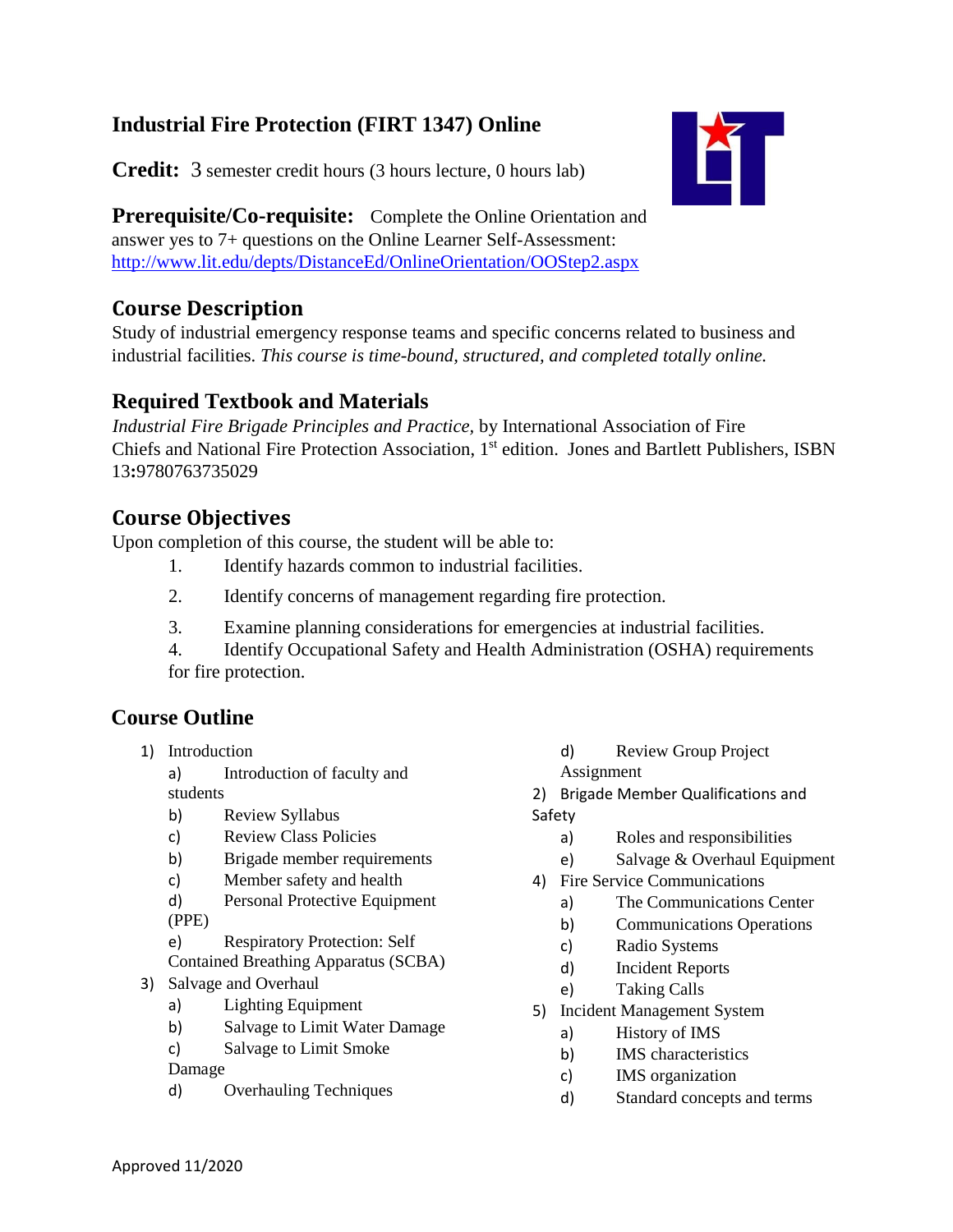#### **FIRT 1347 Online**

- Syllabus
- e) Implementing IMS
- f) Working within IMS
- 6) Fire Behavior
	- a) Fire Tetrahedron
	- b) Chemistry of combustion
	- c) Products of combustion
	- d) Heat transfer
	- e) Liquid Fuel Fires
	- f) Gas Fuel Fires
	- g) Classes of fire
	- h) Phases of fire
	- i) Interior structure fires
- 7) Portable Fire Extinguishers
	- a) Classification and labeling
	- b) Extinguisher placement
	- c) Extinguisher agents
	- d) Extinguisher components
	- e) Use, care, maintenance, and
	- testing
- 8) Brigade Tools and Equipment
	- a) Types and functions
	- b) Phases of use
	- c) Tool staging
	- d) Cleaning and inspecting
- 9) Response and Size-Up
	- a) Response (getting there)
	- b) Arrival at the incident scene
	- c) Scene size-up
	- d) Incident Action Plan
- 10) Water Supply
	- a) Types of water sources
	- b) Water distribution systems
	- c) Types of fire hydrants
	- d) Fire hydrant operation
	- e) Hydrant maintenance
- 11) Fire Hose, Nozzles, and Streams
	- a) Fire hose function and sizes
	- b) Hose care and maintenance
	- c) Hose testing & rolls
- 12) Fire Cause Determination
	- a) Determining the cause and
- b) Fire ground observations
- c) Securing and transferring
- property
- 13) Firefighting Foam
	- a) How it works
	- b) Foam Tetrahedron
	- c) Foam concentrates
	- d) Making foam
	- e) Foam equipment
	- f) Foam tactics
- 14) Brigade Member Survival
	- a) Risk-benefit analysis
	- b) Safe operating procedures
	- c) Survival procedures
	- d) Air management
	- e) Rehabilitation
	- f) Critical Incident Stress
- 15) Fire Suppression
	- a) Offensive vs Defensive **Operations**
	- b) Operating hose lines
	- c) Protecting exposures
	- d) Vehicle fires
	- e) Flammable Liquid Fires
	- f) Flammable Gas Fires
	- g) Electrical fires
	- h) Preservation of evidence
- 16) Pre-Incident Planning
	- a) Pre-incident Plan
	- b) Conducting a survey
	- c) Tactical information
	- d) Occupancy considerations
	- e) Special considerations
	- f) Fire prevention techniques

17) Fire Detection, Protection, and

- Suppression Systems
	- a) Fire alarm and detection systems
		- b) Fire suppression systems
	- c) Specialized extinguishing systems

origin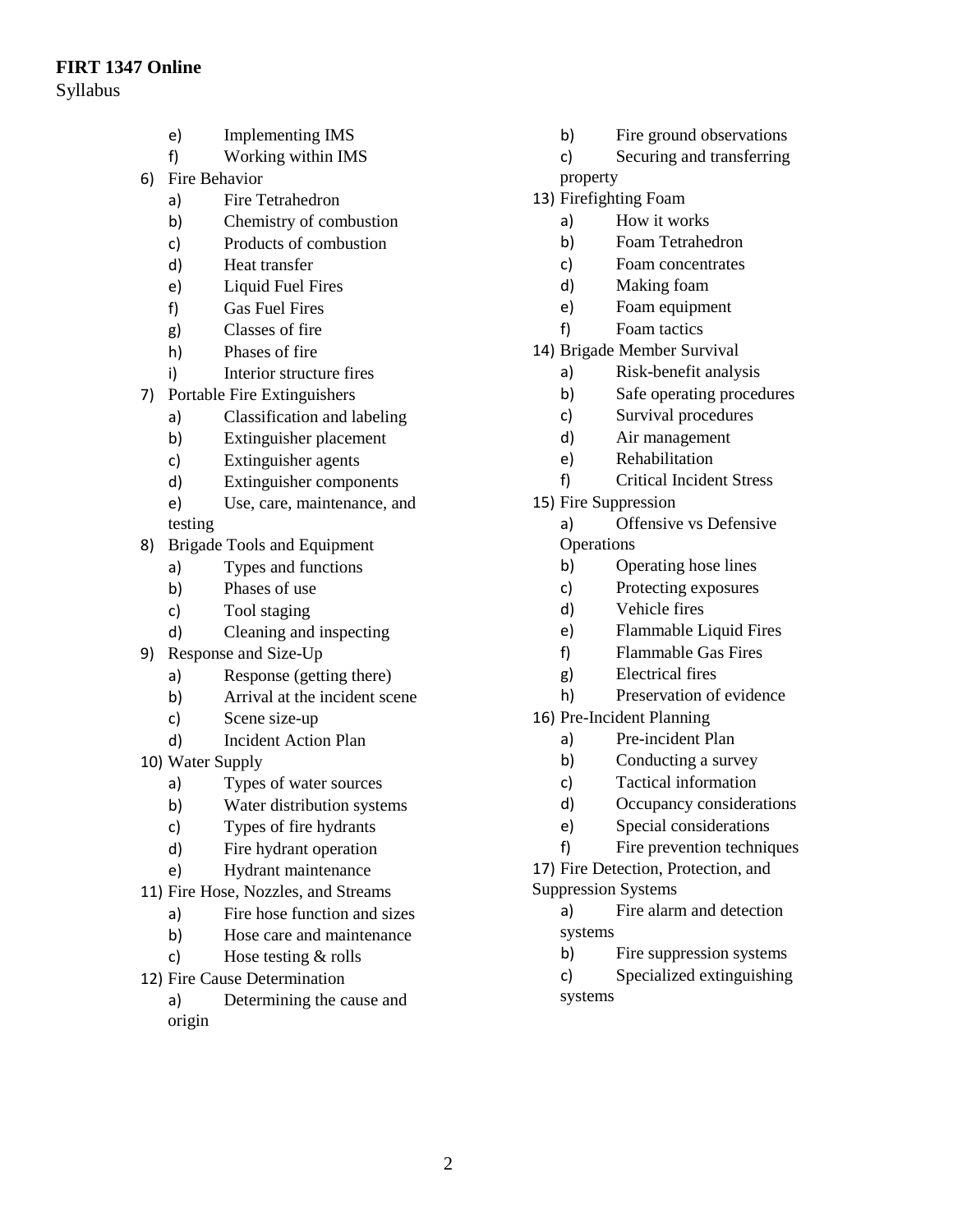## **Grade Scale**

| $90 - 100$ | A |
|------------|---|
| $80 - 89$  | B |
| $70 - 79$  | € |
| $60 - 69$  | D |
| $0 - 59$   | F |

#### **Course Evaluation**

Final grades will be calculated according to the following criteria:

| <b>Chapter Pre-Tests</b>   | 20% |
|----------------------------|-----|
| <b>Chapter Discussions</b> | 30% |
| <b>Chapter Tests</b>       | 30% |
| <b>Research Paper</b>      | 20% |

The instructor will respond to e-mail and voice mail communication within 24 hours Monday through Friday. Assignment grades will be published within 48 hours of the assignment due date.

## **Course Policies**

- 1. You must log onto Blackboard and access this course a minimum of three times per week.
- 2. Cheating of any kind will not be tolerated.
- 3. If you wish to drop a course, the student is responsible for initiating and dropping the course. If you stop logging-in to the course and do not complete the course drop process, then you will receive an "F" grade for the course
- 4. Internet Usage Students are expected to use proper net etiquette while participating in course emails, assignment submissions, and online discussions.

#### **Technical Requirements (for courses using Blackboard)**

The latest technical requirements, including hardware, compatible browsers, operating systems, software, Java, etc. can be found online at:

[https://help.blackboard.com/en-](https://help.blackboard.com/en-us/Learn/9.1_2014_04/Student/015_Browser_Support/015_Browser_Support_Policy)

[us/Learn/9.1\\_2014\\_04/Student/015\\_Browser\\_Support/015\\_Browser\\_Support\\_Policy](https://help.blackboard.com/en-us/Learn/9.1_2014_04/Student/015_Browser_Support/015_Browser_Support_Policy) A functional broadband internet connection, such as DSL, cable, or WiFi is necessary to maximize the use of the online technology and resources.

### **Disabilities Statement**

The Americans with Disabilities Act of 1992 and Section 504 of the Rehabilitation Act of 1973 are federal anti-discrimination statutes that provide comprehensive civil rights for persons with disabilities. Among other things, these statutes require that all students with documented disabilities be guaranteed a learning environment that provides for reasonable accommodations